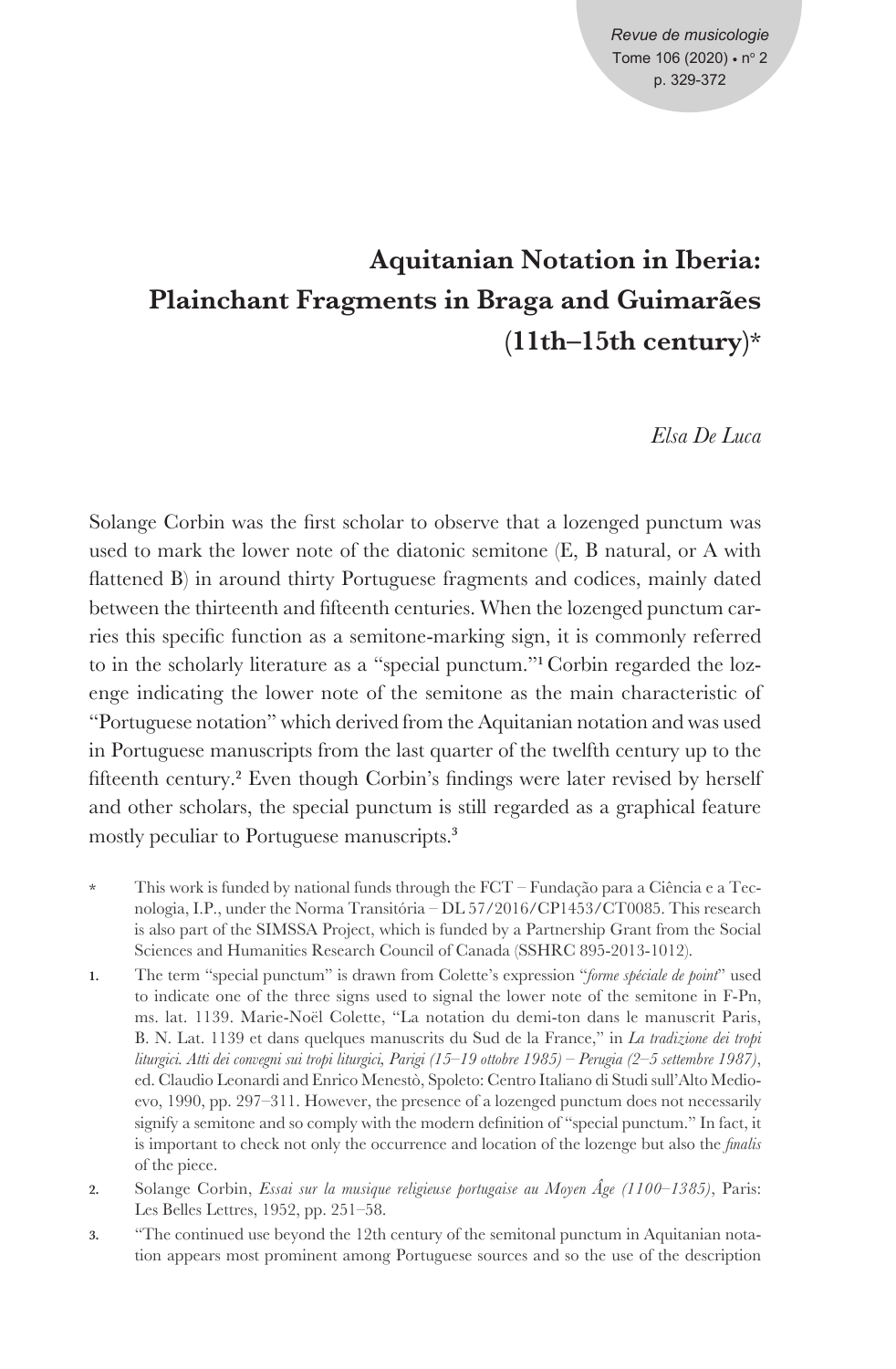This palaeographical study investigates the characteristics of Aquitanian notation and the use of the lozenged (or, more rarely, tilted) punctum as a mi-sign in the plainchant fragments in Aquitanian notation currently kept in the archives of Braga and Guimarães, in Northern Portugal. Broadly speaking there is an incomplete understanding of the diffusion and transmission of plainchant in Portugal in the aftermath of the imposition of the Franco-Roman chant (in the late eleventh century) and over the following centuries. Likewise, we have yet to fully understand the peculiarities of the notation and find out if any scribal idiosyncrasies developed locally. The two neighboring cities of Braga and Guimarães have been selected for this research on the notation of plainchant as their archives contain a great number of *membra disiecta*, most of which are studied here for the first time. Compared to the rest of Portugal, both Braga and Guimarães are in a pretty favourable position for the study of medieval liturgical musical sources. Indeed, the diocese of Braga played an important role in the diffusion of the new Franco-Roman rite at the end of the eleventh century and nowadays there exists an extended bibliography on its liturgy and some of the sources associated with the rite in Braga. Similarly, a recently published catalogue on Guimarães allows us to better appreciate the peculiarity of some of its medieval liturgical music sources.**<sup>4</sup>** The 104 fragments studied here date from the twelfth to the fifteenth centuries (the fragments are listed in Appendix 1). I do not assume here that all the fragments now in Braga and Guimarães have Portuguese origins, however, many of them are unequivocally related to the liturgy of Braga which strongly suggests a local production.**<sup>5</sup>** This research aims to contribute to a better and broader understanding of the characteristics of Aquitanian notation by describing if and how semitone information was conveyed in the fragments,**<sup>6</sup>** discussing the diastematy of the notation in relation to the age of the sources, and describing other elements that can shed light on the transmission and diffusion of plainchant in the Peninsula. However, it is important to highlight that

'Portuguese' remains justified especially for later uses of such notation," Kathleen E. Nelson, "The Notated Exultet in Braga's *Missal de Mateus*: Known Tradition or New Composition?," in *Musical Exchanges 1100*–*1650. Iberian connections*, ed. Manuel Pedro Ferreira, Kassel: Reichenberger, 2016, pp. 31–48, here pp. 38–39. See also Kathleen E. Nelson, "Observations on an Early Twelfth-Century Antiphoner Fragment at Toledo," *Inter-American Music Review*, 17/1–2, 2007, ed. Robert Stevenson and Emilio Rey Garcia, *Concordis Modulationis Ordo Ismael Fernández de la Cuesta In Honorem*, pp. 17–24, here p. 23.

- **4.** *Harmonias do céu e da terra. A música nos manuscritos de Guimarães (séculos XII‒XVII). Harmonies of Heaven and Earth. The music in the manuscripts of Guimarães (12th–17th centuries)*, ed. Manuel Pedro Ferreira, Guimarães: Museu de Alberto Sampaio, 2012.
- **5.** The origin of the fragments is discussed in §1. Plainchant fragments in Braga and Guimarães.
- **6.** This research not only investigated the usual conventions of Aquitanian notation but also inquired into the possibility that any notator applied his/her own creative method for indicating the semitone.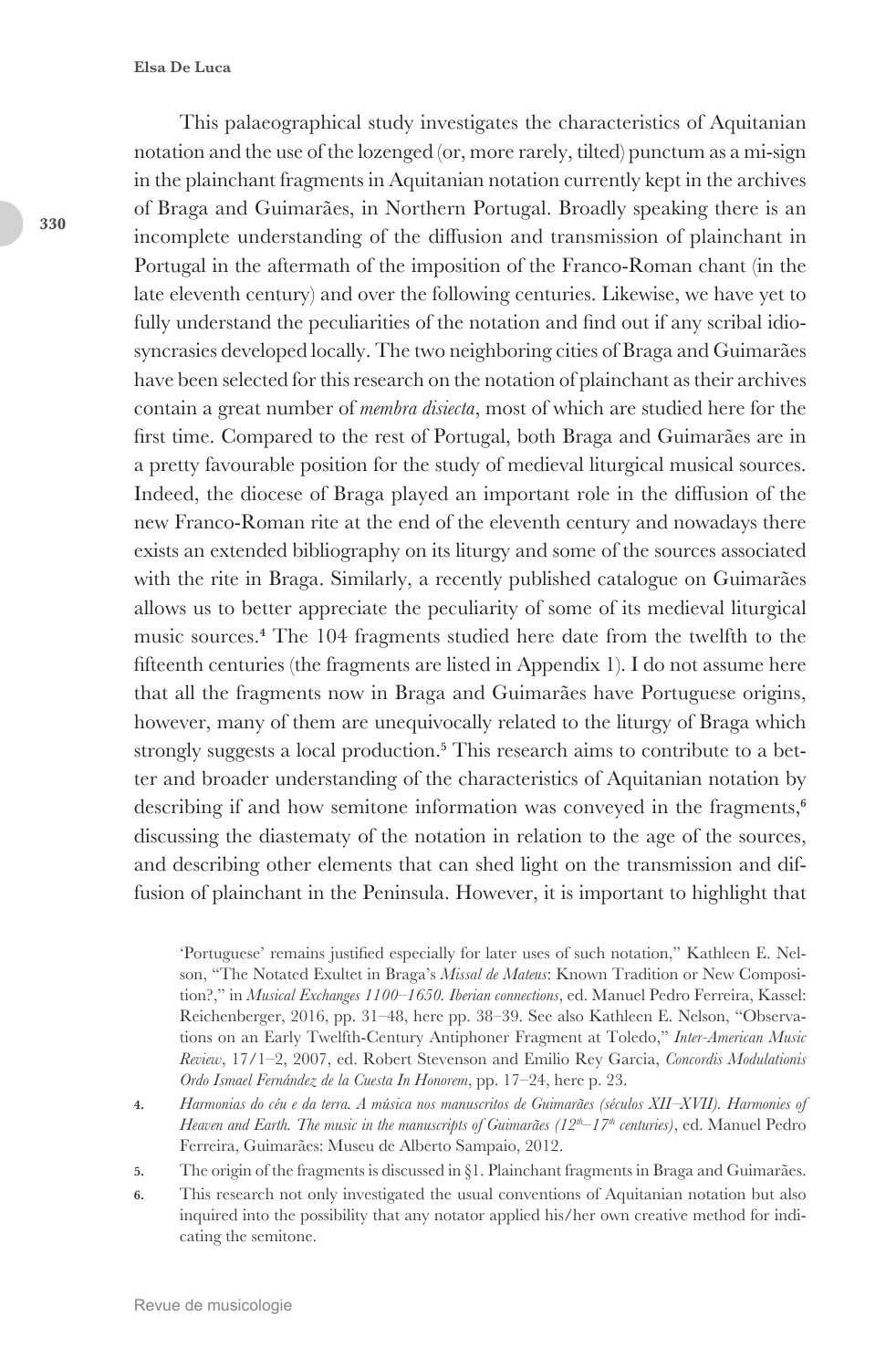*Revue de musicologie* Tome  $106(2020) \cdot n^{\circ} 2$ p. 453-456

## **Margarita Menendez Hanson (1918-2020)**

Margarita Hanson, qui a dirigé les Éditions de l'Oiseau-Lyre de 1971 jusqu'en 1996, est décédée à Paris le 5 février 2020. Pendant ses vingt-cinq années à la tête de cette maison d'édition, elle a terminé la publication en vingt-quatre volumes (vingt-cinq tomes) de *Polyphonic Music of the Fourteenth Century* qui n'était qu'à son sixième volume en 1971. Elle a ensuite été à l'initiative d'une nouvelle édition en sept volumes (huit tomes) du *Magnus Liber Organi*. Elle a également entrepris la révision des *Œuvres complètes* de François Couperin. La première édition de cette série avait été publiée à Paris en douze volumes en 1933, année du bicentenaire de la mort de Couperin. Ce fut l'acte fondateur des Éditions de l'Oiseau-Lyre, renommées pour leur action dans le domaine de la musique française et ancienne. Cette maison d'édition, dont l'emblème est un oiseau australien, avait été créée par la mécène Louise Dyer (1884-1962), native de Melbourne, qui s'était installée à Paris en 1927.

Née à La Havane (Cuba) le 6 avril 1918, Margarita Menendez a été, à la fin des années 1930, la première femme de son pays à obtenir un diplôme universitaire en musique, tandis que sa sœur, Gabriela, l'a été dans le domaine de l'architecture. Margarita Menendez a reçu une formation musicale de pianiste et de chef de chœur. Elle se perfectionna aux États-Unis à la New York University et, à la fin de la Seconde Guerre mondiale, elle retourna à Cuba, où elle commença à enseigner la musique. À la suite de la révolution cubaine, après un court séjour à New York, elle s'exila à Paris en 1960. Pendant dix ans, elle travailla à la Maison de la Radio pour les services étrangers de langue hispanique.

Son attrait pour la musique contemporaine l'incita à interviewer de nombreux interprètes et compositeurs, notamment Karlheinz Stockhausen, Mauricio Kagel, Luciano Berio, Pierre Boulez. Dans le cadre de ces entretiens, elle rencontra Joseph Birch Hanson (1908-1971), le deuxième mari de Louise Dyer, pour évoquer l'action des Éditions de l'Oiseau-Lyre dans le domaine éditorial, y compris phonographique. Quelques années plus tard, ils se marièrent à Monaco, où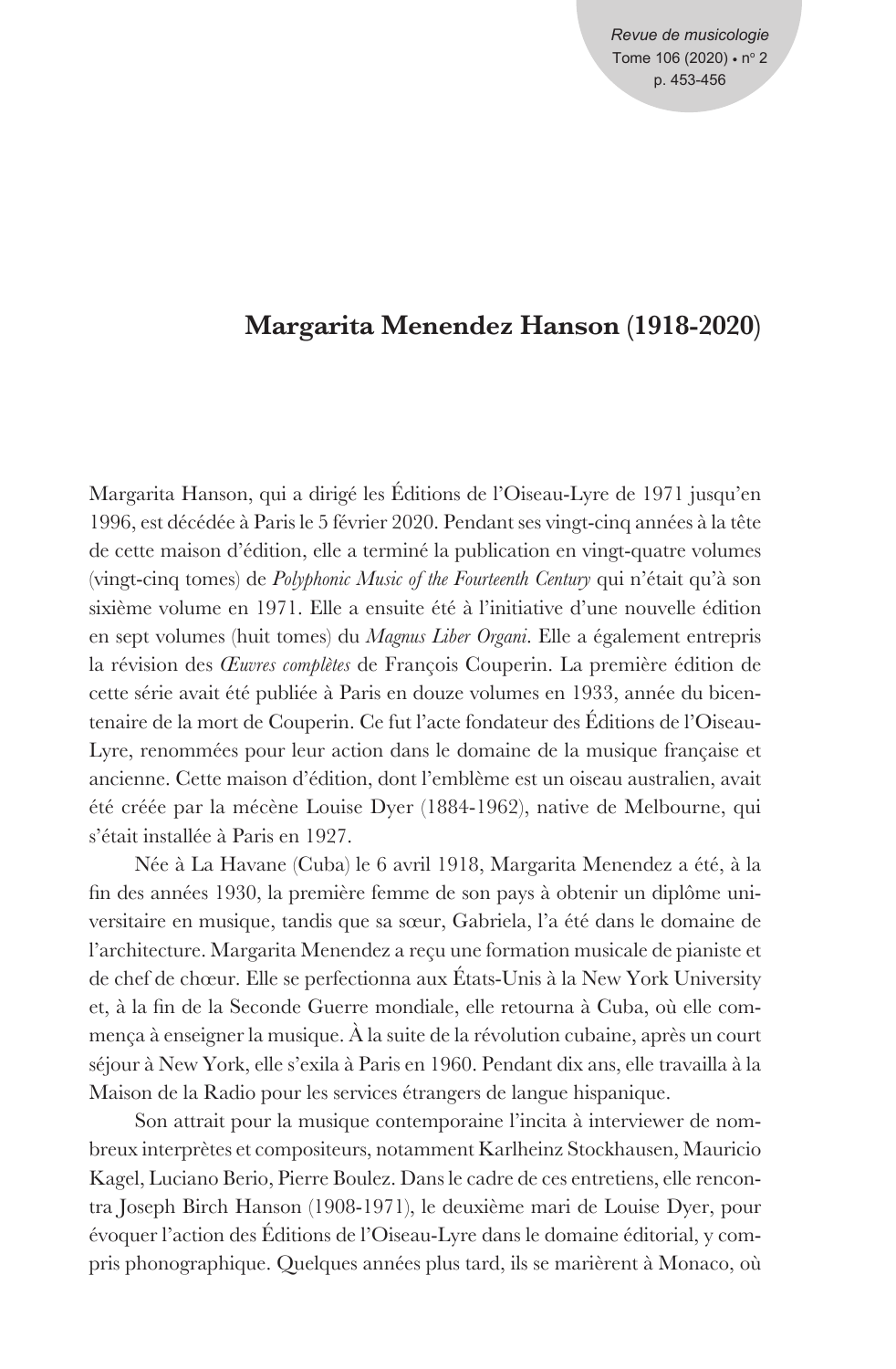les Éditions de l'Oiseau-Lyre s'étaient installées après la Seconde Guerre mondiale. Après la mort de son mari en septembre 1971, elle devint propriétaire des Éditions. Grâce au soutien indéfectible de François Lesure, Ian D. Bent, Frank Ll. Harrison et Kurt von Fischer, elle décida non seulement de poursuivre la publication de *Polyphonic Music of the Fourteenth Century*, mais d'élargir la série à vingt-quatre volumes, afin d'y inclure la totalité du répertoire connu à l'époque, soit 2400 pièces.

Par ailleurs, elle commença à s'intéresser à la musique française de clavecin à la suite de sa rencontre avec Kenneth Gilbert qui lui prêta un premier instrument. Sa passion pour ce répertoire qu'elle pratiquait l'incita à entreprendre la révision des *Œuvres* de François Couperin, mais aussi d'autres clavecinistes français (entre autres Jacques Champion de Chambonnières, Louis Couperin, Louis Marchand, Nicolas Clérambault) que Louise Dyer avait publiés auparavant, choix judicieux étant donné le regain d'intérêt pour la musique française baroque dans les années 1980 et 1990.

En 1983, pour commémorer le 250<sup>e</sup> anniversaire de la mort de François Couperin et marquer les cinquante ans des Éditions de l'Oiseau-Lyre, Margarita Hanson conçut une exposition sur l'histoire de cette maison, présentée à Monaco ainsi qu'à Paris. À cette occasion et à son instigation furent inaugurées les « Semaines de musique baroque » de Monaco, fidèlement retransmises par France Musique pendant quinze années. Outre son action musicale, elle avait personnellement soutenu de nombreux artistes et poètes, notamment Ruth Francken, Isabelle Waldberg et Gherasim Luca.

En reconnaissance de son action dans la vie musicale, elle se vit décerner deux distinctions: elle fut élevée au grade de Chevalier dans l'Ordre du Mérite culturel par le prince Rainier de Monaco en 1986 et à celui d'Officier des Arts et des Lettres par la République française en 1993. En outre, elle fut nommée en 1992 *Docteur honoris causa* de l'université de Melbourne, institution à laquelle elle légua l'importante collection de partitions anciennes réunie par Louise Dyer dans les années 1930.

De nombreux interprètes et musicologues se souviennent de sa généreuse hospitalité et de son enthousiasme infatigable. L'un de ses derniers actes a été de léguer par testament un fonds à la Société française de musicologie, destiné à aider « la publication d'un livre ou de livres, dans n'importe quelle langue, sur la musique française antérieure à 1750, ou sur la culture musicale française antérieure à 1750, ou la publication d'une importante édition de répertoires français antérieurs à 1750 ». Elle a laissé des legs similaires à l'American Musicological Society ainsi qu'à la Royal Musical Association. Qu'elle soit remerciée pour son action si bénéfique et visionnaire.

Davitt Moroney, Denis Herlin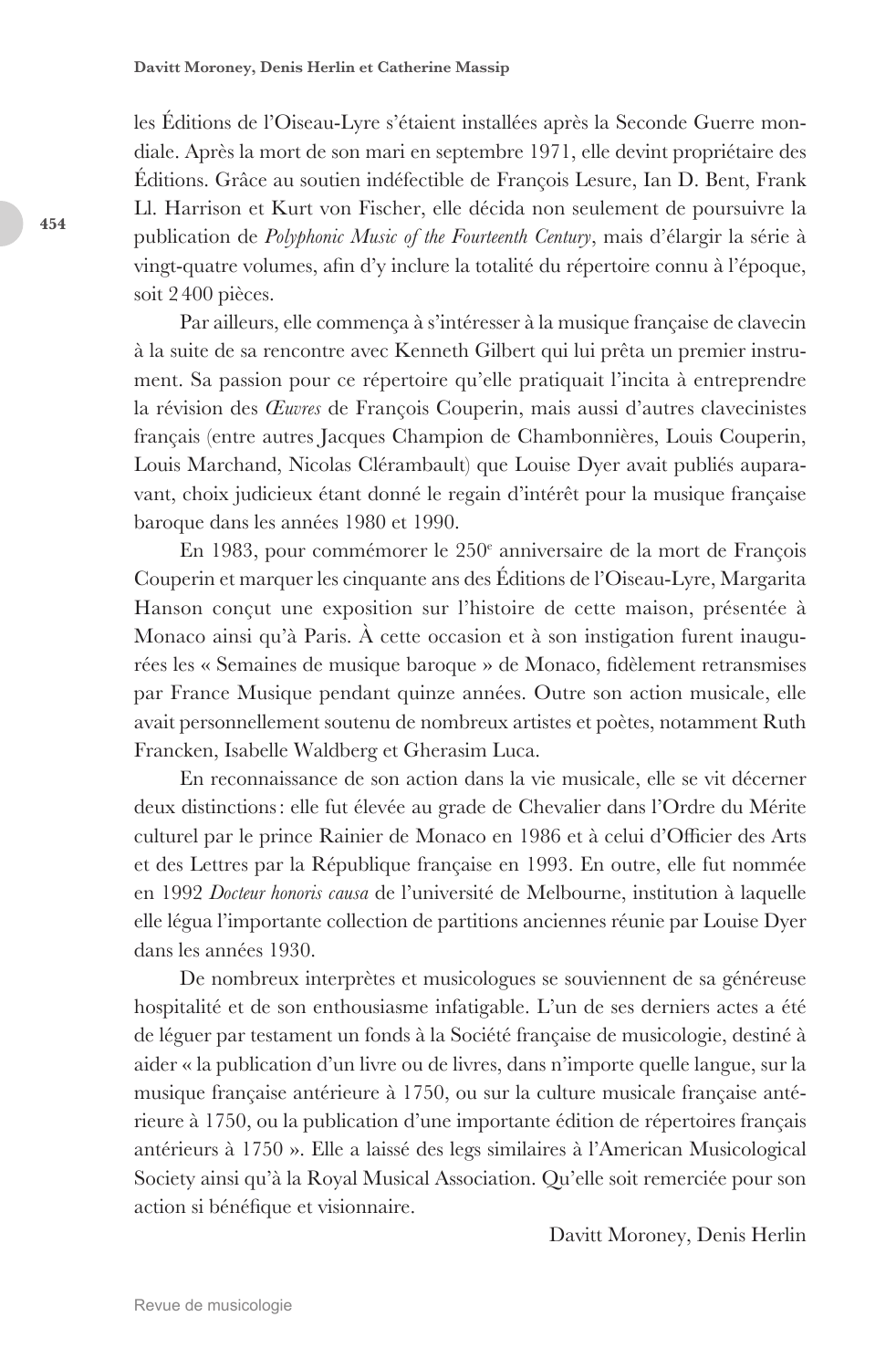est abordé au travers de quelques remarques de Christiane Tewinkel sur la « non écoute » dans les concerts récents et les réactions contre les auditeurs maniant leur iPhone.

On peut regretter que ce volume ne se soit pas concentré sur une histoire de l'écoute au xix<sup>e</sup> siècle, fût-il long, pour en fournir un tableau plus adéquat; à se fier au sommaire, il n'y aurait pas lieu de parler d'un art de l'écoute à l'opéra, et les seuls pays où il aurait été pratiqué seraient l'Allemagne, la France et la Grande-Bretagne… Le livre ignore également les très nombreuses théorisations de l'écoute au xixe siècle, de Friedrich Rochlitz à Heinrich Schenker. Même s'il faut se réjouir de la belle tenue des contributions elles-mêmes, leur assemblage se justifierait s'il s'agissait des actes d'un colloque, mais guère dans le cadre d'un guide ou manuel, qui appelle une vision d'ensemble. On regrette surtout que pratiquement aucun des auteurs ne fasse parler les auditeurs eux-mêmes. Les témoignages sur une écoute singulière et son évolution sont absents – je songe ici aux analyses à faire des cas de Stendhal ou de Delacroix, et à celles effectuées au sujet d'Amiel (voir Rémy Campos, « Aimer Beethoven: les années d'apprentissage d'Henri-Frédéric Amiel, amateur de musique genevois », *Revue de musicologie*, 88/1, 2002), aux impressions d'écoute méthodiquement consignées par Hermione Quinet (*Ce que dit la musique* [1893], 2016), ou à l'appropriation progressive de la musique de Wagner par Alma Schindler (voir Martin Kaltenecker, *L'Oreille divisée*, 2011, p. 353-354). Aucun journal intime, aucune lettre ne sont mobilisés, quasiment aucune fiction ou poème (rappelons seulement le fameux *Fenêtres ouvertes* de Victor Hugo), ni encore ceux des passages d'une critique de concert ou d'opéra qui captent une première impression. Ce n'est qu'à partir d'un tel matériau, me semble-t-il, que l'on quitte le confort des archives constituées pour construire une histoire de l'écoute, par l'assemblage de réactions plus ou moins spontanées (on en trouve un exemple célèbre dans les annotations de Verdi sur le piano-chant de *Lohengrin* lors d'une représentation à Bologne en 1871) ou retravaillées. Ce n'est qu'à ce prix que l'on peut saisir ce qui se construit vraiment au sein des cadres, des contextes et à partir de discours normatifs auxquels un auditeur peut parfaitement rester sourd ou résister. Seul James H. Johnson aborde cette thématique dans un texte intitulé « Capturing the Landscape Within: On Writing the History of experience », mais en s'appuyant en tout et pour tout sur l'essai que Baudelaire consacra à Wagner (et non sur la lettre qu'il lui envoya spontanément en février 1860), deux textes sur les bruits urbains datant des années 1920, et enfin quatre tableaux. Johnson rappelle opportunément, en citant William Wordsworth, que les mots sont des choses, « actifs et efficaces, et qui font eux-mêmes partie d'une émotion » (p. 427). L'expérience d'écoute est immédiatement forgée, déviée peut-être, par sa formulation verbale ; mais c'est un travail d'analyse qu'il s'agit, me semble-t-il, de ne pas contourner.

## **Hans-Joachim Hinrichsen.** *Ludwig van Beethoven. Musik für eine neue Zeit***. Kassel: Bärenreiter ; Berlin: J.B. Metzler, 2019. 386 p.**

#### ► *Patrice Veit (CNRS/EHESS, Centre Georg Simmel)*

Professeur émérite de musicologie à l'université de Zurich, Hans-Joachim Hinrichsen est encore trop peu connu en France malgré une œuvre abondante et diversifiée qui participe aux renouvellements historiographiques de la musicologie de langue allemande (voir notamment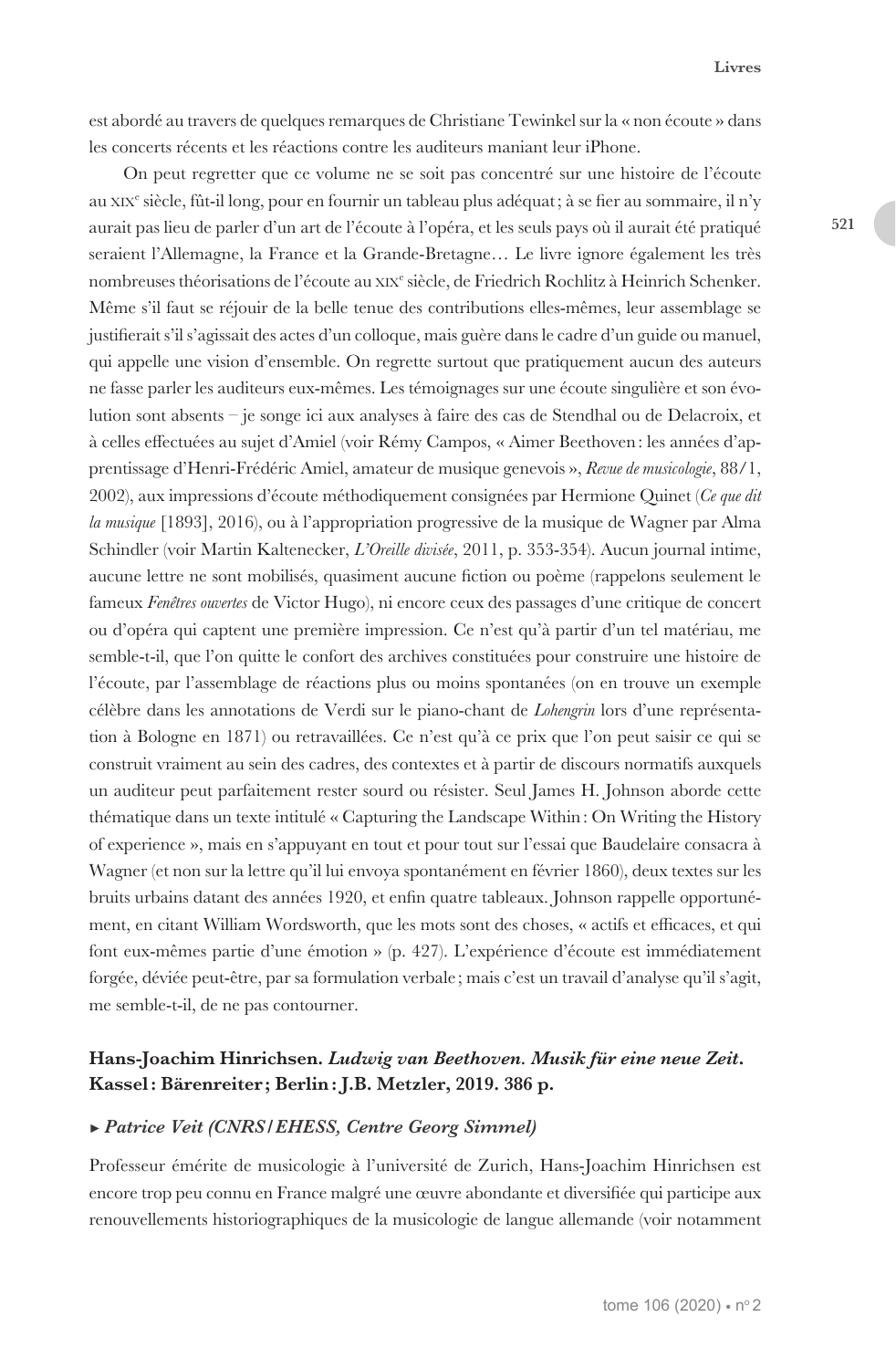#### **Comptes rendus**

ses ouvrages ou directions d'ouvrages consacrés à Schubert, Bruckner, Hans von Bülow et, plus généralement, à l'interprétation musicale, à la réception de la musique de Bach de 1750 à nos jours ou encore l'édition – avec Hermann Danuser – des écrits de Carl Dahlhaus en onze volumes).

Le livre qu'Hinrichsen vient de consacrer à Beethoven, publié à l'occasion du 250<sup>e</sup> anniversaire de la naissance du compositeur, s'inscrit dans le sillage d'une étude importante sur ses sonates pour piano (*Beethoven. Die Klaviersonaten*, 2013) ainsi que de l'édition critique en 2016 du fac-similé du manuscrit de la *Missa solemnis* conservé à la *Staatsbibliothek* de Berlin. Ce *Ludwig van Beethoven. Musik für eine neue Zeit* (« Beethoven, musique pour un temps nouveau ») qui vient de paraître, se démarque de nombreuses autres publications consacrées au compositeur par l'attention qu'il porte avant tout à la musique et au processus compositionnel de Beethoven.

Aucun autre compositeur que Beethoven n'a autant et durablement marqué la fin du xviii<sup>e</sup> et le début du xix<sup>e</sup> siècle, par ailleurs extraordinairement riche sur le plan intellectuel et culturel, au point que la postérité n'a pas hésité à le qualifier de « révolutionnaire » et que la puissance de sa musique résonne encore en nous aujourd'hui. S'il y a un aspect révolutionnaire chez Beethoven, c'est pour Hinrichsen avant tout dans sa musique qu'il convient de le chercher. Les éléments biographiques n'intéressent du reste l'auteur que dans la mesure où ces derniers sont susceptibles d'apporter un éclairage sur la musique. Pourtant la musique de Beethoven est également celle d'un compositeur attentif à l'horizon d'attente de son époque ; elle est en ce sens un produit de son temps et doit donc être envisagée au regard de celui-ci. De quelles manières Beethoven est-il lié à cette époque qui est celle de l'*Aufklärung* tardive (*Spätaufklärung*)? Et que cela signifie-t-il pour la compréhension de sa musique ? Autant de questions auxquelles ce livre s'emploie à répondre, en interrogeant la manière dont Beethoven s'est confronté musicalement aux thèmes poétiques, esthétiques et philosophiques contemporains, et en replaçant cette musique dans son univers intellectuel.

Pour ce faire, le livre d'Hinrichsen fait appel aux ressources de la musicologie et de l'histoire des idées. Dans ce dernier domaine, l'auteur a choisi pour référence la philosophie de Kant (1724-1804). C'est elle, en effet, qui sert de fil rouge tout au long des quatre grands chapitres qui composent l'ouvrage et qui constituent autant d'étapes suivant peu ou prou la chronologie : du jeune mais déjà moderne Beethoven à son arrivée à Vienne jusqu'au compositeur de l'imposant « *Spätwerk* ». Pourquoi Kant? La philosophie morale du professeur de Königsberg constitue le marqueur intellectuel décisif de l'époque dans laquelle a vécu, entre autres, Beethoven et que, rétrospectivement, Goethe a lui-même qualifiée en 1827 – l'année de la mort de Beethoven – comme étant le siècle de Kant.

Beethoven, qui n'a pas suivi de cursus universitaire, n'a très certainement pas lu directement les œuvres de Kant. Mais au tournant du xvIII<sup>e</sup> siècle, la philosophie de Kant circule dans les pays germanophones comme dans l'Europe entière à travers les feuilletons des revues et de la presse, les écrits littéraires et poétiques – notamment d'auteurs ardents adeptes de Kant, tel Schiller –, les séminaires, les rencontres et les discussions dans les cercles et les salons. Ce sont là autant de canaux de diffusion qui donnent à Beethoven la possibilité de construire pour lui-même une vision du monde. S'il est un lecteur passionné et un esprit curieux, ouvert aux questions touchant, par exemple, à l'éthique, à l'esthétique, aux sciences de la nature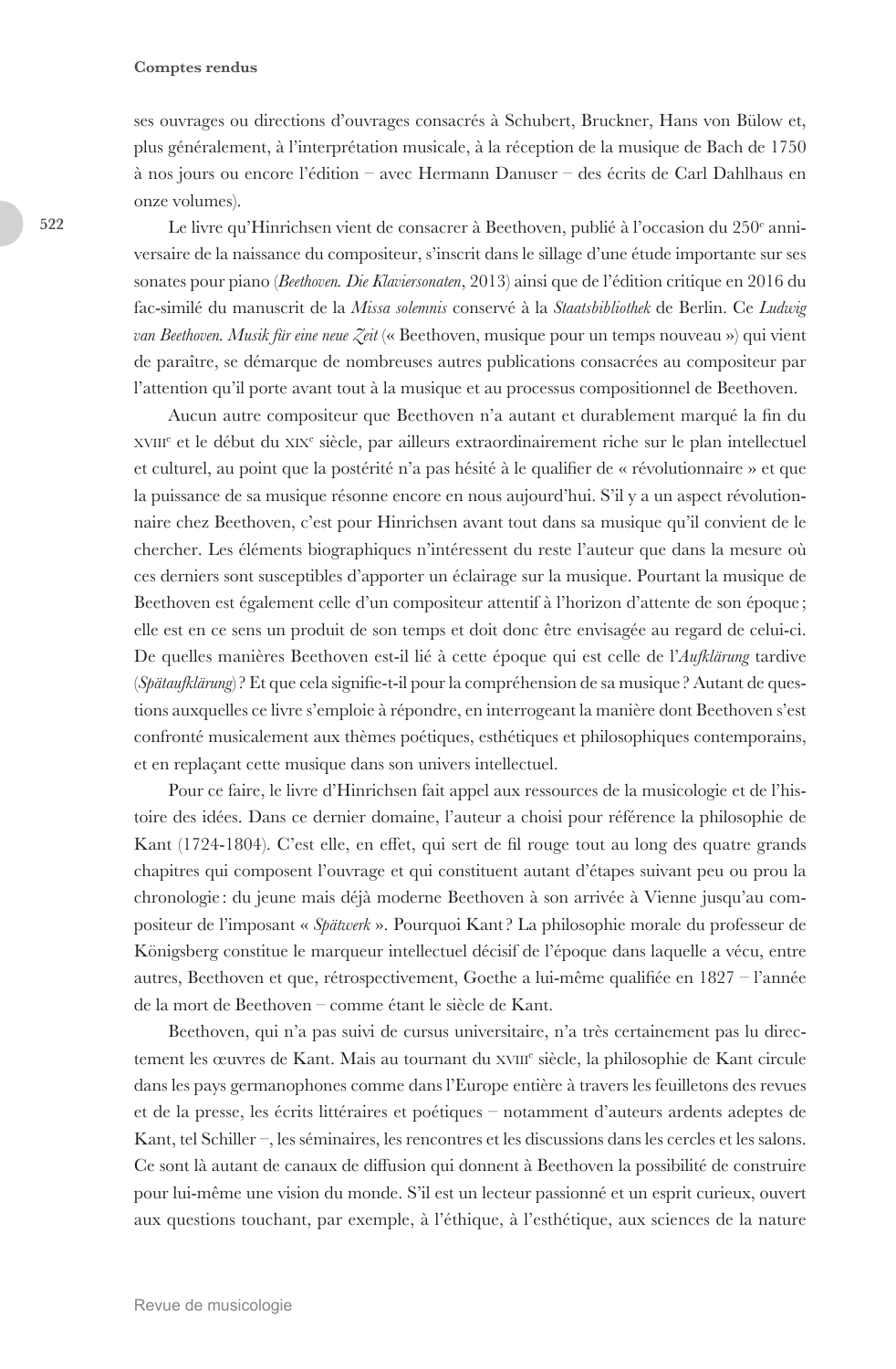ou à la philosophie de la religion, sa confrontation avec la pensée du maître de Königsberg est davantage celle d'un autodidacte. Son intérêt n'en est pas moins manifeste, comme en témoignent diverses citations tirées de l'œuvre de Kant trouvées dans sa correspondance ou dans ses carnets de conversation, et plus nombreuses d'ailleurs qu'on ne le prétend souvent, comme le révèle le livre. Tout en se gardant de faire de Beethoven un philosophe-compositeur, Hinrichsen défend résolument la thèse selon laquelle sa musique serait un analogue esthétique à la philosophie de Kant, s'exprimant toutefois à travers les moyens spécifiques qui sont ceux de l'art des sons.

Pour étayer cette thèse ainsi que les hypothèses formulées au long de l'ouvrage, l'auteur a recours à un large éventail de sources primaires: musicales d'abord, avec notamment les partitions originales et les cahiers d'esquisses; mais également la correspondance, le *Tagebuch*, ainsi qu'à partir de 1818, les carnets de conversation, qui s'ajoutent à des témoignages des contemporains. Les sources beethovéniennes sont complétées par une connaissance approfondie des grands textes littéraires et philosophiques de l'époque (Kant bien sûr, mais également Sulzer, Schleiermacher, Schelling, Schiller, Goethe, Jean-Paul, ou encore, sur le plan musical, Johann Friedrich Reichardt, E.T.A Hoffmann, Adolf Bernhard Marx). Ce n'est pas un des moindres atouts de l'ouvrage que de mettre en rapport ces sources diverses les unes avec les autres. Le livre fait en outre état des travaux internationaux les plus récents concernant Beethoven, mais aussi l'ensemble de la période, abordée ici dans une approche pluridisciplinaire mêlant musicologie, esthétique, philosophie et histoire culturelle, comme le prouvent l'apparat critique et la bibliographie.

Au fil des chapitres, l'argumentation s'appuie sur des analyses musicales riches et détaillées, s'étalant parfois sur plusieurs pages, et que le non-spécialiste aura sans doute quelque peu de mal à suivre. À travers un choix sélectif d'œuvres connues pour certaines, mais également plus confidentielles, elles permettent cependant de mieux appréhender l'écriture musicale de Beethoven et sa modernité, ainsi que son ancrage dans le monde des idées contemporain. De ce point de vue, l'analyse du deuxième mouvement du Quatuor à cordes op. 59 n° 1, menée dans l'idée d'éclairer la manière dont Beethoven s'approprie et développe la forme sonate, est représentative de la méthode privilégiée par l'auteur, tout comme celle de la Sonate « Pathétique » op. 13, interprétée comme une confrontation musicale avec la théorie de la tragédie de Schiller. En recourant notamment aux cahiers d'esquisses, certaines analyses nous font ainsi pénétrer dans l'atelier compositionnel de Beethoven.

Parmi les apports importants de ce livre, figure la réévaluation des années de jeunesse à Bonn. Si c'est à Vienne que Beethoven acquiert sa stature de compositeur mondialement admiré aujourd'hui, la socialisation du jeune musicien au service de l'archevêque et princeélecteur de Cologne (le frère cadet des empereurs Joseph II et Leopold II), fervent adepte des idées de l'*Aufklärung*, n'en joue pas moins un rôle déterminant et durable. De même, il est important de ne pas négliger la production musicale des années passées à Bonn, à laquelle Beethoven doit son séjour d'études à Vienne et son admission comme élève par Haydn. Au titre de cette réévaluation s'ajoutent également le rôle et l'influence de Joseph Haydn et d'Albrechtsberger, ses maîtres viennois, tout comme ceux, à Bonn, de Christian Gottlob Neefe, grâce auquel Beethoven prend connaissance de l'œuvre pour clavier de J. S. et de C. P. E. Bach.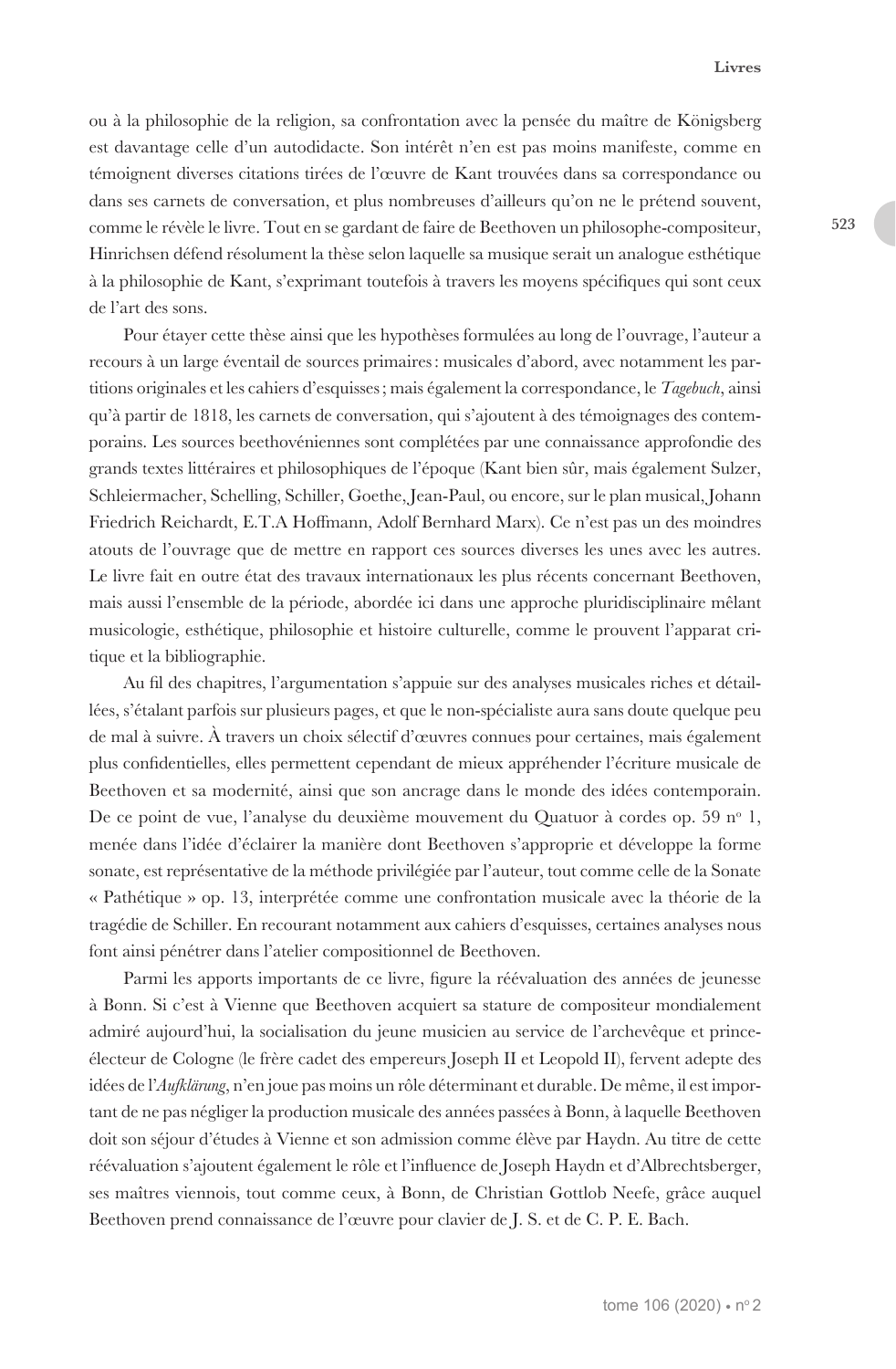#### **Comptes rendus**

L'ouvrage révise par ailleurs quelques constructions qui font partie du mythe beethovénien. Parmi elles, Hinrichsen déconstruit l'idée d'un Beethoven représentant musical de la bourgeoisie, ce qu'il deviendra, mais seulement par la suite, avec l'établissement progressif du concert public. À son arrivée à Vienne, le jeune musicien de la cour de Bonn est d'abord et avant tout le compositeur de la haute aristocratie viennoise. Nourris d'une grande culture et formant un public avisé de *Kenner* sur le plan musical, ces milieux aristocratiques constituent un vecteur important des idées de l'*Aufklärung* dans une ville par ailleurs de plus en plus aux prises avec la censure*.* Pour preuve, l'un des principaux mécènes de Beethoven, le prince von Lichnowsky, a étudié à l'université de Göttingen, bastion de l'*Aufklärung*, et organise à Vienne les conférences du grand adepte de Kant, Lazarus Bendavid. C'est dans les cercles restreints de cette élite que Beethoven est accueilli et soutenu (notamment d'un point de vue financier), qu'il joue et improvise, et aussi qu'il se sent compris musicalement.

D'autres conclusions importantes de l'ouvrage éclairent d'un jour nouveau les pratiques de composition et d'exécution de certaines œuvres de Beethoven. Ainsi, alors qu'elles sont aujourd'hui jouées séparément, le livre insiste sur la parenté idéelle et musicale des Symphonies  $n^{\circ}$  5 et 6 op. 67 et 68 (1807-1808). Conçues comme des sœurs jumelles et programmées ensemble lors de leur première exécution publique en 1808, elles peuvent être considérées, selon Hinrichsen, comme deux versants complémentaires, symbolisant musicalement les concepts de liberté et de nature dans le sens de la critique kantienne.

Le chapitre consacré à la période dite du *Spätwerk*, une expression chère à Adorno qu'Hinrichsen relativise toutefois quelque peu, constitue un autre point fort du livre. Comme le montre l'auteur, cette période se caractérise par un nombre important de travaux de composition – certains de longue haleine – menés en parallèle, et qui s'enrichissent mutuellement. Elle est également marquée par le développement d'une écriture musicale d'une grande variété dans ses formes comme dans ses techniques de composition, preuve supplémentaire de la tendance de Beethoven à continuellement expérimenter sur le plan musical. S'appuyant sur l'analyse de différents exemples pris dans les dernières sonates comme dans les derniers quatuors, mais aussi dans la *Missa solemnis* et la *Neuvième Symphonie*, cette partie fait ressortir le recours fréquent du compositeur à la variation et à la fugue. Cette dernière fonctionne entre autres comme un hommage non seulement à Bach et Haendel, mais aussi à la tradition du contrepoint de l'Allemagne catholique du Sud représentée notamment par le maître de Beethoven, Albrechtsberger. Hinrichsen développe des considérations tout à fait intéressantes sur la *Neuvième Symphonie* qui n'est pas comme d'habitude présentée tel un monolithe, mais dans le couple symphonique et choral qu'elle forme en commun avec la *Missa solemnis* – ce qu'atteste en outre leur programmation commune (limitée toutefois dans le cas de la Messe aux Kyrie, Gloria et Agnus Dei en raison de la censure) dans le cadre séculier du concert public de mai 1824 au *Kärtnertortheater*. Ce couple constitue un appel musical à l'idéal de paix et de fraternité humaine dans l'esprit du traité *Vom ewigen Frieden* de Kant (on lira à ce propos les pages suggestives consacrées à l'*Agnus Dei* de la Messe). Avec le Finale de la *Neuvième Symphonie*, Beethoven réalise un projet remontant à ses années de Bonn, et mûri tout au long de son œuvre : celui de mettre en musique l'*Ode à la joie* de Schiller, dont il extrait certaines strophes, reconfigurant ainsi le poème. Dans ce Finale au texte recomposé par Beethoven, Hinrichsen